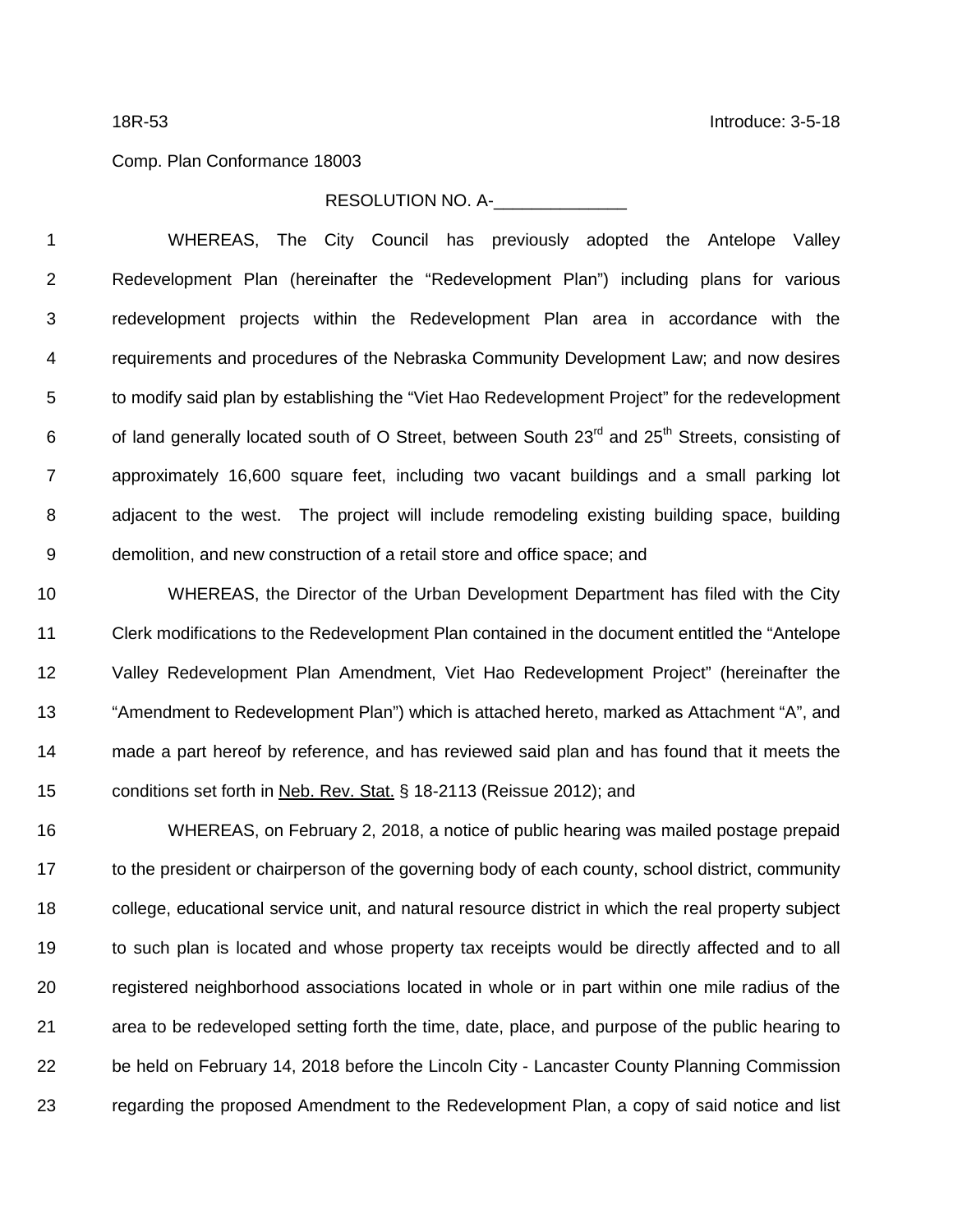of said governing bodies and registered neighborhood associations having been attached hereto as Attachment "B" and "C" respectively; and

 WHEREAS, the proposed Amendment to the Redevelopment Plan was submitted to the Lincoln-Lancaster County Planning Commission for review and recommendations, and, on February 14, 2018, the Lincoln-Lancaster County Planning Commission held a public hearing relating to the Amendment and found the Amendment to be in conformance with the Comprehensive Plan and recommended approval thereof; and

 WHEREAS, on February 16, 2018 a notice of public hearing was mailed postage prepaid to the foregoing list of governing bodies and registered neighborhood associations setting forth the time, date, place, and purpose of the public hearing before the City Council to be held on March 12, 2018 regarding the proposed Amendment to the Redevelopment Plan, a copy of said notice having been attached hereto as Attachment "D"; and

 WHEREAS, on February 23, 2018 and March 2, 2018, a Notice of Public Hearing was 14 published in the Lincoln Journal Star newspaper, setting the time, date, place, and purpose of the public hearing to be held on March 12, 2018 regarding the proposed Amendment to the Redevelopment Plan, a copy of such notice having been attached hereto and marked as Attachment "E"; and

 WHEREAS, on March 12, 2018 in the City Council chambers of the County-City Building, 555 South 10th Street, Lincoln, Nebraska, the City Council held a public hearing relating to the proposed Amendment to the Redevelopment Plan and all interested parties were afforded at such public hearing a reasonable opportunity to express their views respecting said proposed Amendment to the Redevelopment Plan; and

- WHEREAS, the City Council has duly considered all statements made and materials 24 submitted relating to said proposed Amendment to the Redevelopment Plan.
- NOW, THEREFORE, IT IS FOUND AND DETERMINED by the City Council of the City of Lincoln, Nebraska as follows:

-2-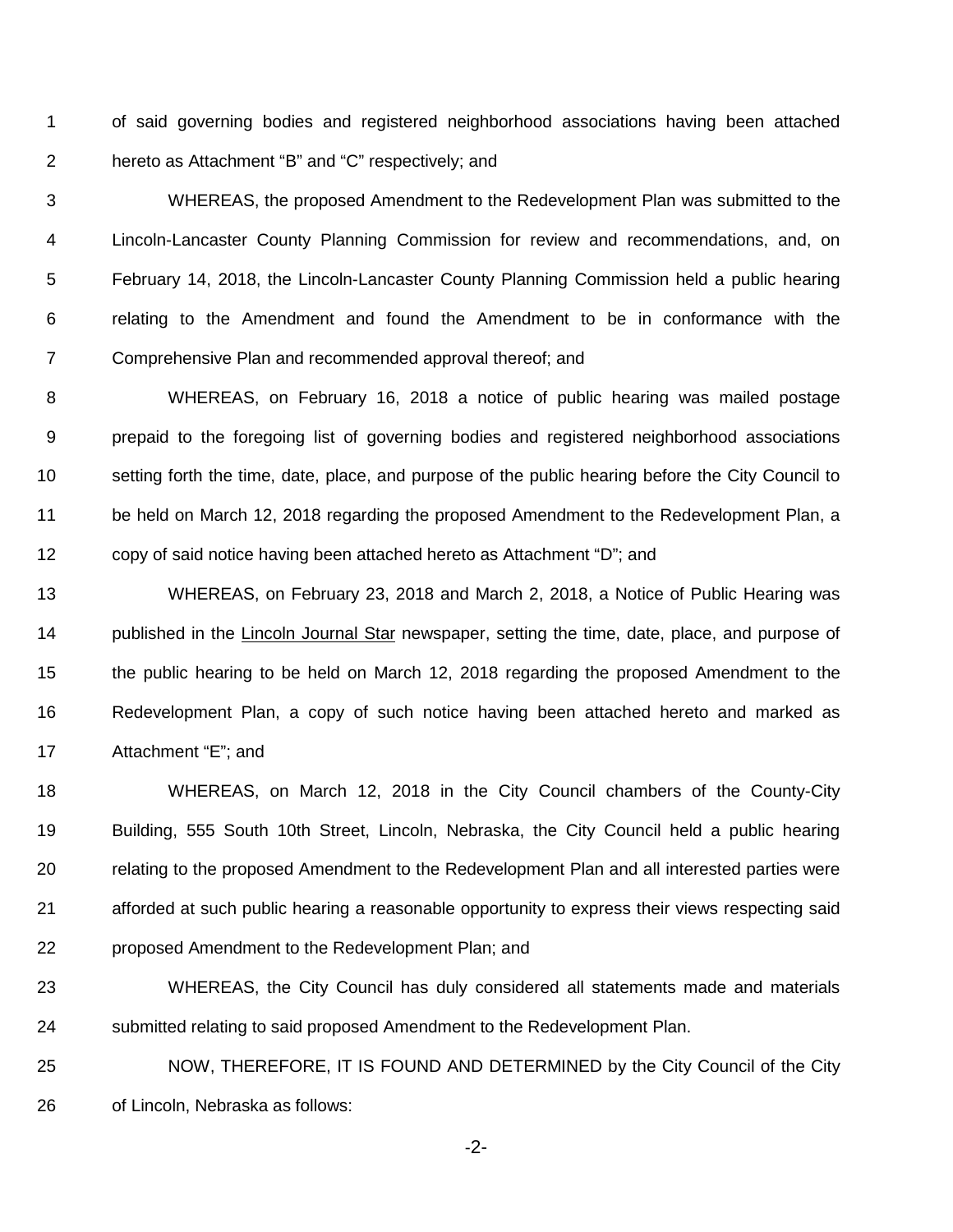1 1. That the Viet Hao Redevelopment Project is described in sufficient detail and is designed with the general purpose of accomplishing a coordinated, adjusted, and harmonious development of the City and its environs which will promote the general health, safety, and welfare, sound design and arrangement, the wise and efficient expenditure of public funds, and the prevention of the recurrence of unsanitary or unsafe dwelling accommodations or conditions of blight.

 2. That incorporating the Viet Hao Redevelopment Project into the Antelope Valley Redevelopment Plan is feasible and in conformity with the general plan for the development of the City of Lincoln as a whole and said Plan is in conformity with the legislative declarations and determinations set forth in the Community Development Law.

 3. That the Viet Hao Redevelopment Project would not be economically feasible without the use of tax-increment financing.

 4. That the Viet Hao Redevelopment Project would not occur in the community redevelopment area without the use of tax-increment financing.

 5. That the costs and benefits of the redevelopment activities, including costs and 16 benefits to other affected political subdivisions, the economy of the community, and the demand 17 for public and private services have been analyzed by the City Council as the governing body 18 for the City of Lincoln and have been found to be in the long-term best interest of the City of Lincoln.

 NOW, THEREFORE, BE IT RESOLVED by the City Council of the City of Lincoln, Nebraska:

22 1. That the Amendment to the Redevelopment Plan attached hereto as Attachment "A" adding the Viet Hao Redevelopment Project as part of the Antelope Valley Redevelopment Plan, is hereby accepted and approved by the City Council as the governing body for the City of Lincoln.

-3-